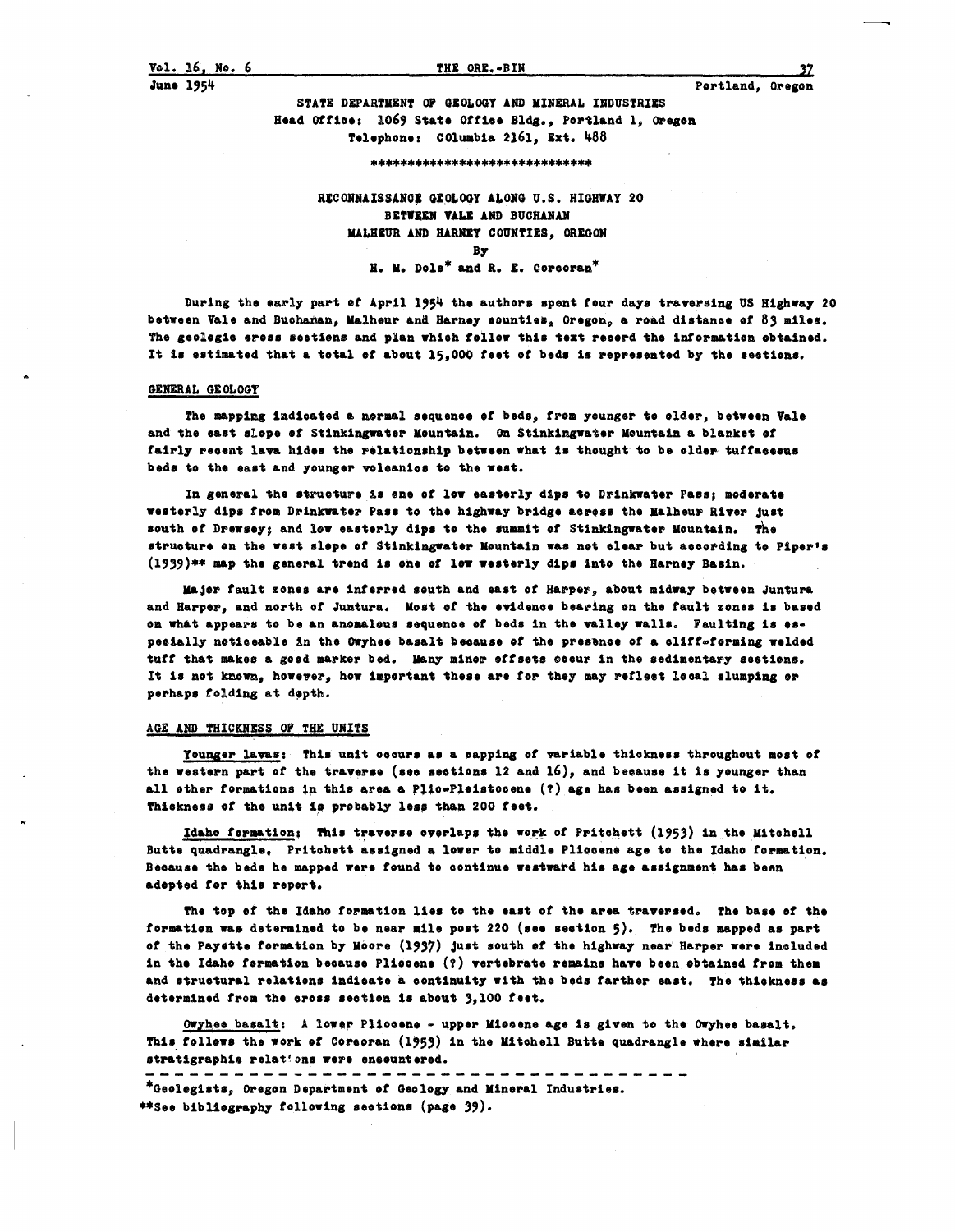The thickness of this section has been estimated to be approximately 5,000 feet, the bulk of which consists of basalt flows. Only the top of these lavas was seen; the base of the section was not determined due to faulting. It is thought, however, that the thickness given here is fairly close to the total thickness of the Owyhee basalt in this area.

Steens basalt: The age of the Steens basalt has been given by Fuller (1931) as late Miocene or early Pliocene. This was based on its stratigraphic position above the Alvord Creek beds of middle Miocene age. The minimum thickness of this unit as represented on section 16 has been estimated to be about 1,200 feet.

Siliceous extrusives: The western margin of the traverse is in siliceous extrusives as named by Piper who assigned a Miocene(?) age to them. It is thought that these volcanics may be equivalent to Fuller's Pike Creek beds which would place them below the Steens basalt and above the Alvord Creek beds. A thickness could not be estimated for this unit.

Payette formation: Just a few miles north of the highway (see sections 12, 13, and 14) in the Otis Basin, Moore recognized the Payette formation and assigned it a Miocene age. The section which this traverse crossed is undoubtedly a continuation of the beds mapped by Moore. Sharf (1935), in the Rockville area of eastern Malheur County, considered the payette formation an equivalent of the Mascall formation and assigned a middle Miocene age. Buwalda (1924) considered the payette formation to be upper Miocene. In this report the Payette is designated as middle to upper Miocene in age.

Neither the top nor the base of the Payette formation was definitely delineated. The top may be represented on section 7, but faulting has so complicated this area that little reliance can be placed on the continuance of the section. Even so, about 5,600 feet of Payette beds are thought to be present.

Columbia River lava $(?)$ : The badly altered and fractured lavas and pyroclastics occurring unconformably below the Payette formation, as shown on section 11, were designated Columbia River lava(?) only because of their stratigraphic position. Any thickness given can be only an estimate. From measurements on the cross section a thickness of about 300 to 500 feet was obtained.

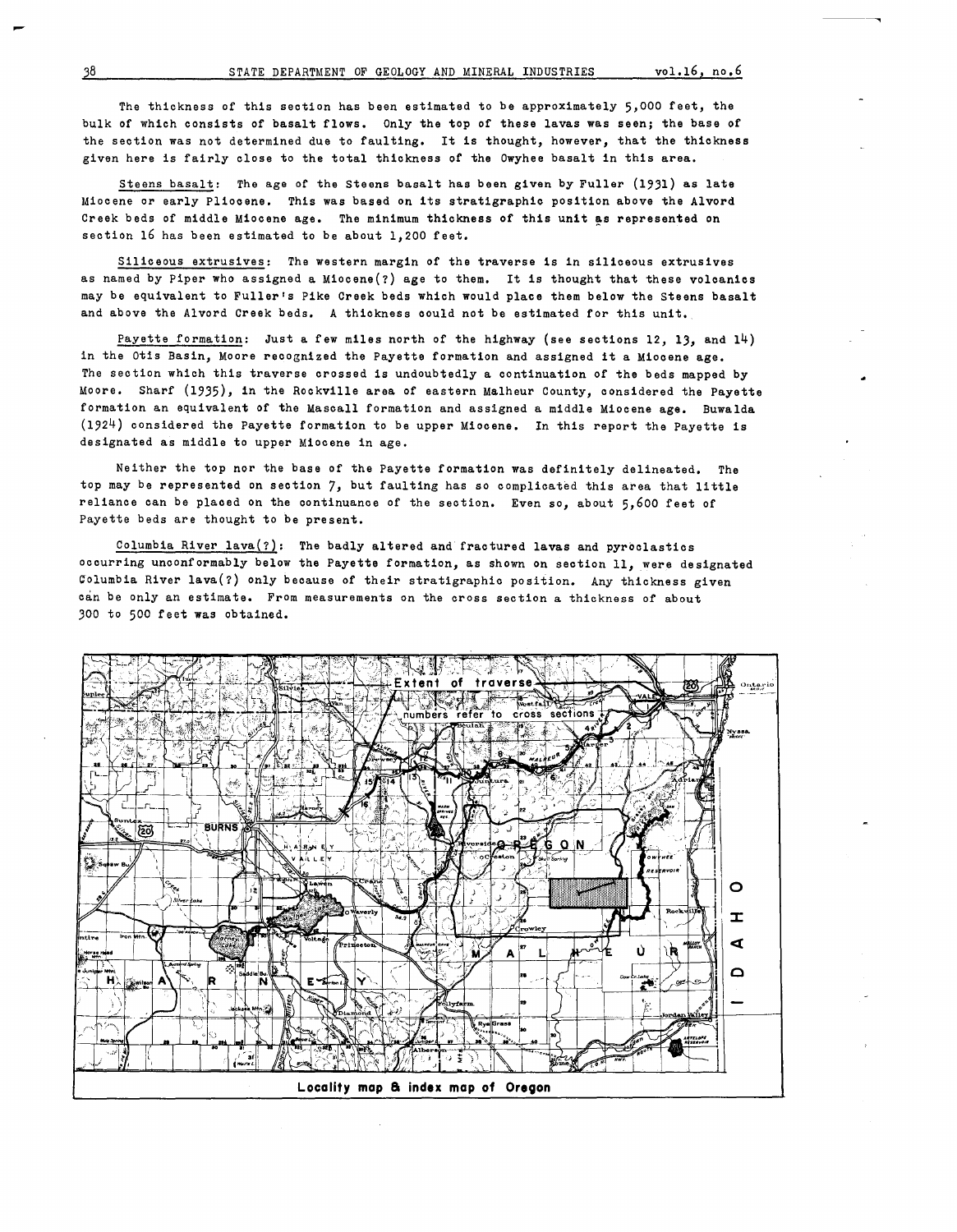# GEOLOGIC CROSS SECTION & PLAN ALONG U.S. HIGHWAY 20

VALE TO BUCHANAN

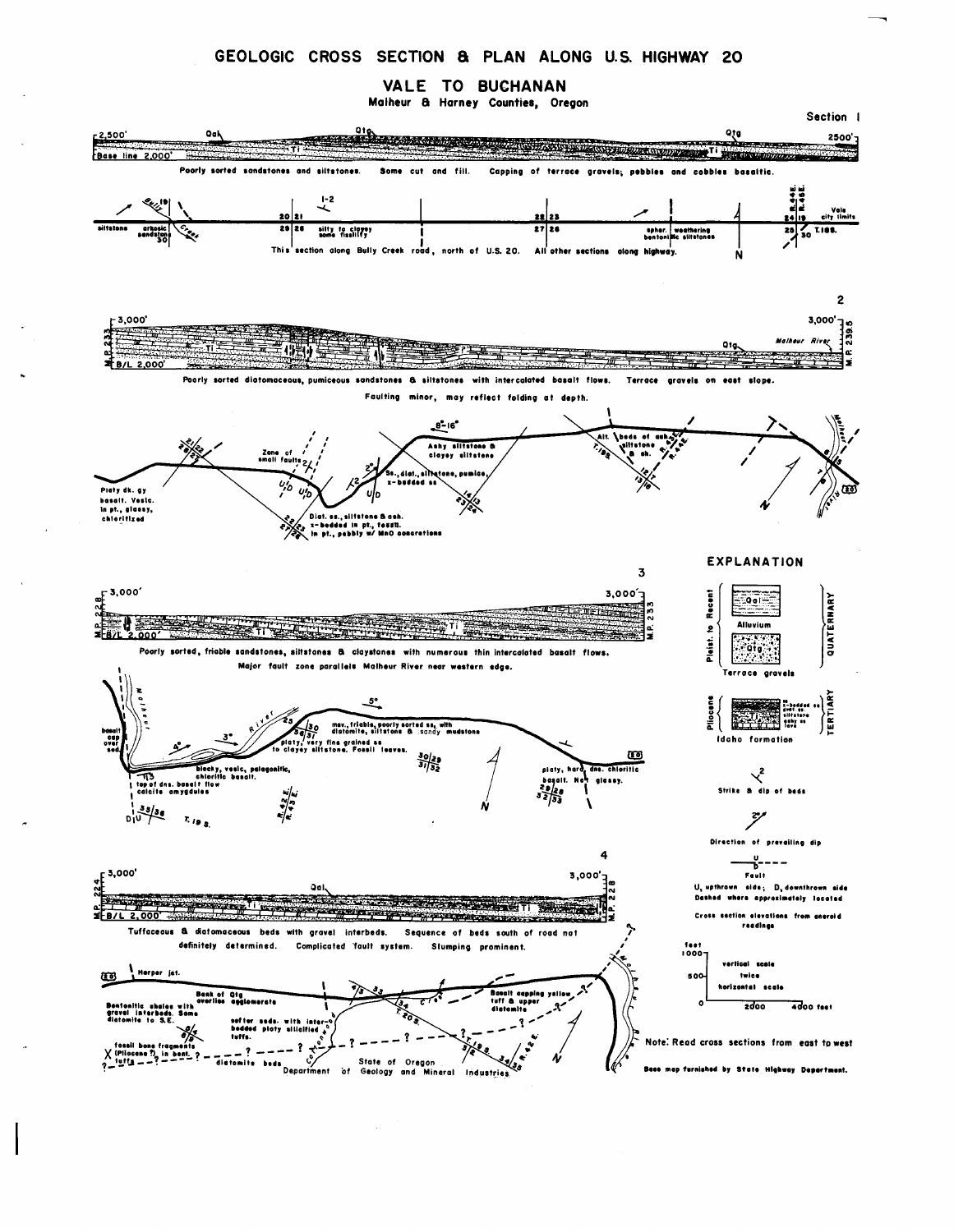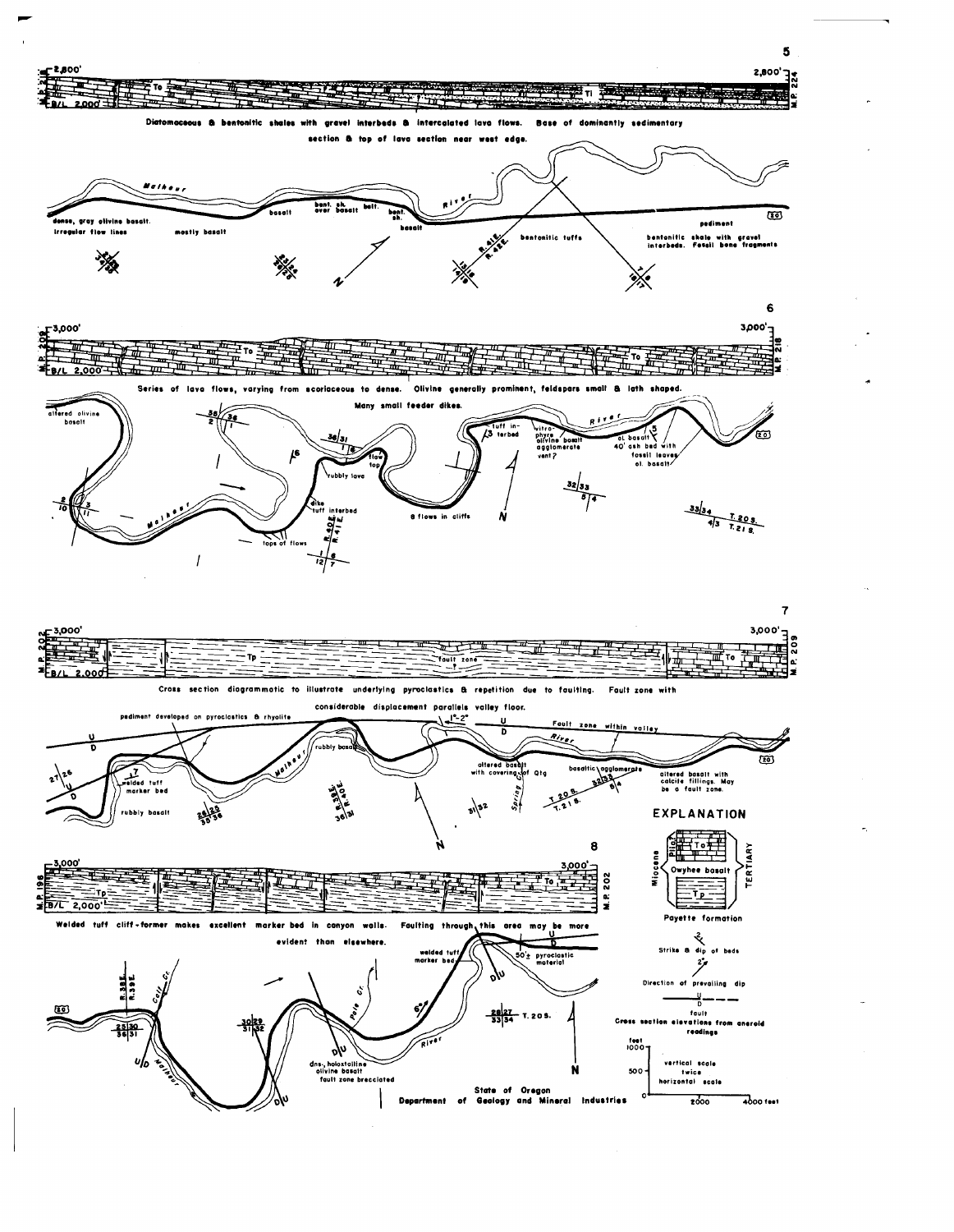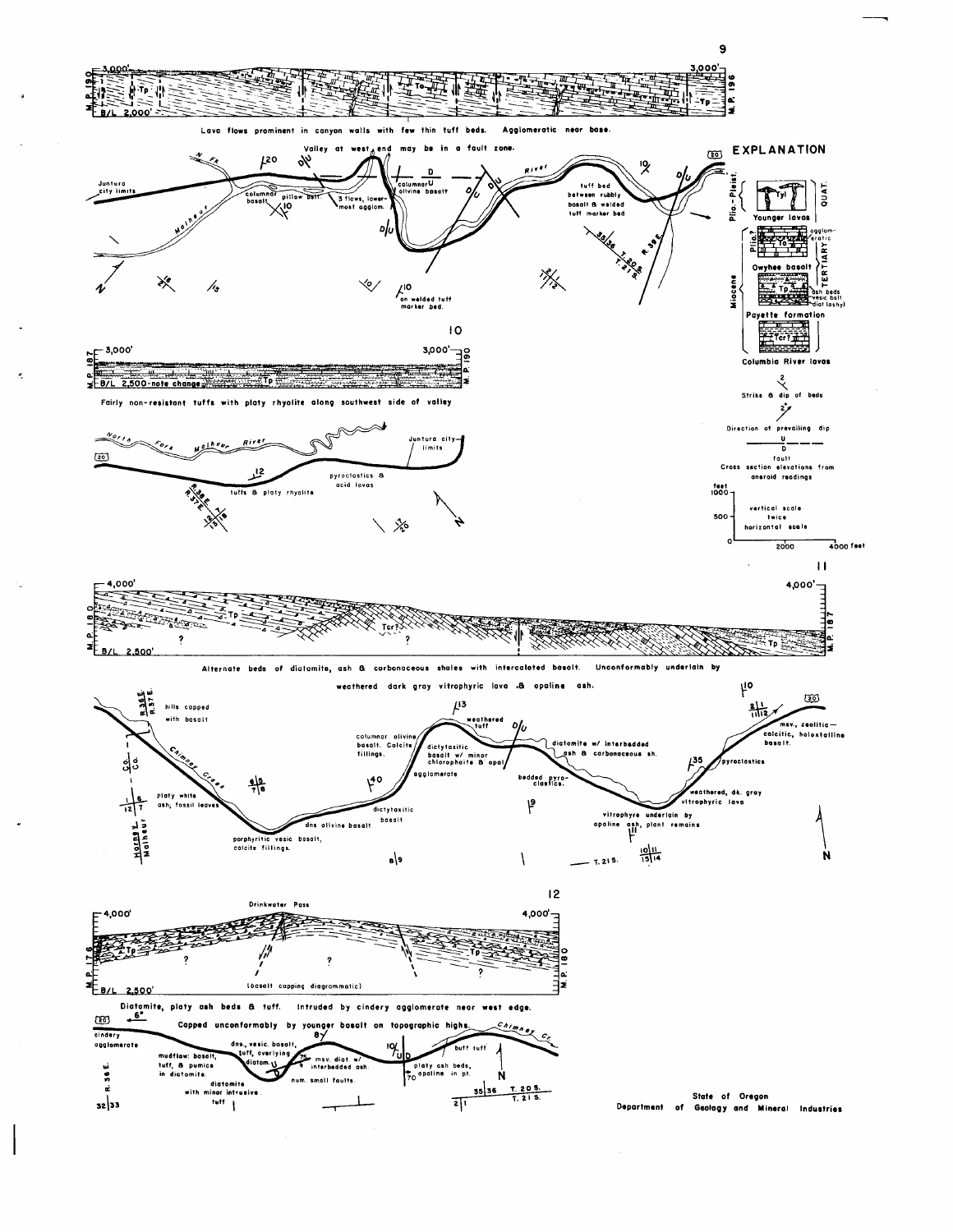

 $\frac{1}{2}$ 

Lillie Rock Cr

Geology and Mineral 涿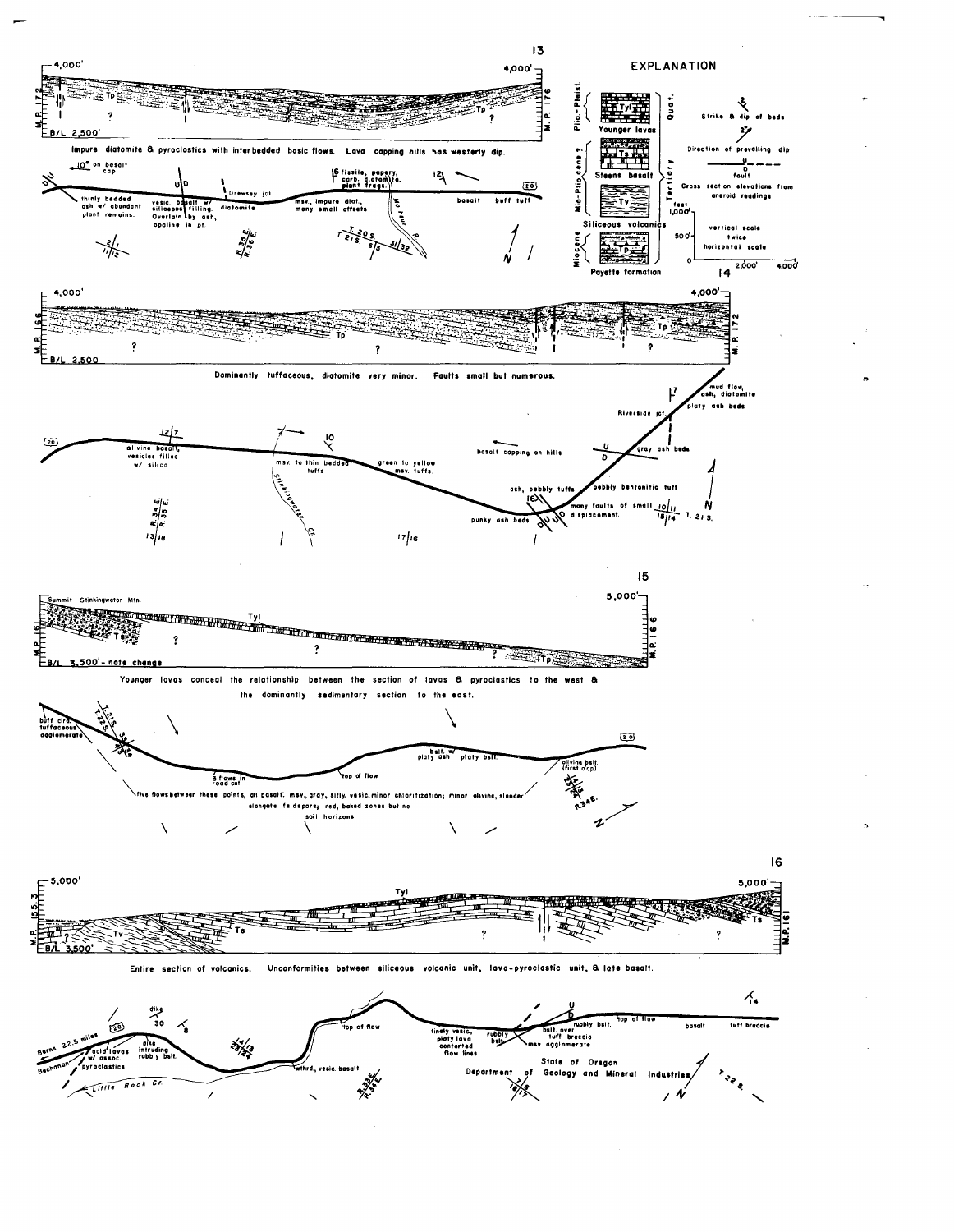Bibliography

Buwalda, J. P. The age of the Payette formation and the old erosion surface in Idaho: 1924 Science, vol. 60, no. 1564, 1923.

Corcoran, R. E.

The geology of the east central portion of the Mitchell Butte quadrangle, 1953 Oregon: Oregon Univ. Master's Thesis, 1953.

Fuller, R. E.

1931 The geomorphology and volcanic sequence of Steens Mountain in southeastern Oregon: Washington Univ. Publications in Geology, vol. 3, no. 1, 1931.

#### Moore, B. N.

1937 Nonmetallic mineral resources of eastern Oregon: U.S. Geol. Survey Bull. 875, 1937.

## Piper, A. M., et al

Geology and ground-water resources of the Harney Basin, Oregon: 1939 U.S. Geol. Water-Supply Paper 841, 1939.

## Pritchett, Frank,

1953

The geology of the western portion of the Mitchell Butte quadrangle, Oregon; Oregon Univ. Master's Thesis, 1953.

## Sharf, D. W.

1935

A Miocene mammallian fauna from Sucker Creek, Oregon: Carnegie Inst. Wash. Pub. 453, 1935.

#### \*\*\*\*\*\*\*\*\*\*\*\*\*\*\*\*\*\*\*\*\*\*\*\*\*\*\*\*\*\*

### PAPER ON PLACERS

The Department has just issued Miscellaneous Paper No. 5 entitled "Oregon's Gold Placers" to answer the many inquiries concerning location and characteristics of placers and equipment used in small-scale placer mining. Miscellaneous Paper No. 5 is a compilation by the Department staff and most of the material included was originally published in The Ore.-Bin. Contents of the paper are: History, Placer activities, Placer areas, Beach placers of the Oregon ceast, River-terrace placers, Summary, Description of southwestern placer mining areas, Description of northeastern placer mining areas, "Is It Gold?", Prospecting with a gold pan, List of references, Graph showing 100 years of Oregon gold production, Illustration of smallscale placer mining apparatus, and Maps shewing placer mining areas.

Miscellaneous Paper No. 5 may be obtained at the Portland office of the Department at 1069 State Office Building and from field offices in Baker and Grants Pass. The price is 25 cents.

#### \*\*\*\*\*\*\*\*\*\*\*\*\*\*\*\*\*\*\*\*\*\*\*\*\*\*\*\*\*\*

#### SATURDAY ANNE CHROME

A chrome deposit which occurs in a body of serpentine about 250 feet wide was found this spring by A. O. Craig, Selma, on the ridge between Soldier Creek and O'Connor Creek near Schoolhouse Flat in the Briggs Creek area of Josephine County. Float was found on both sides of the ridge and the outcrop of the chrome in place was about 3 feet wide by 5 feet long of schlieren banded ore. Other exposures have been found in excavations. A road was recently built from Schoolhouse Flat to the deposit by Roy Jackson and the ore is being concentrated at the Six Mile chromite mill owned by Roy Jackson and Jean Pressler.

\*\*\*\*\*\*\*\*\*\*\*\*\*\*\*\*\*\*\*\*\*\*\*\*\*\*\*\*\*

22